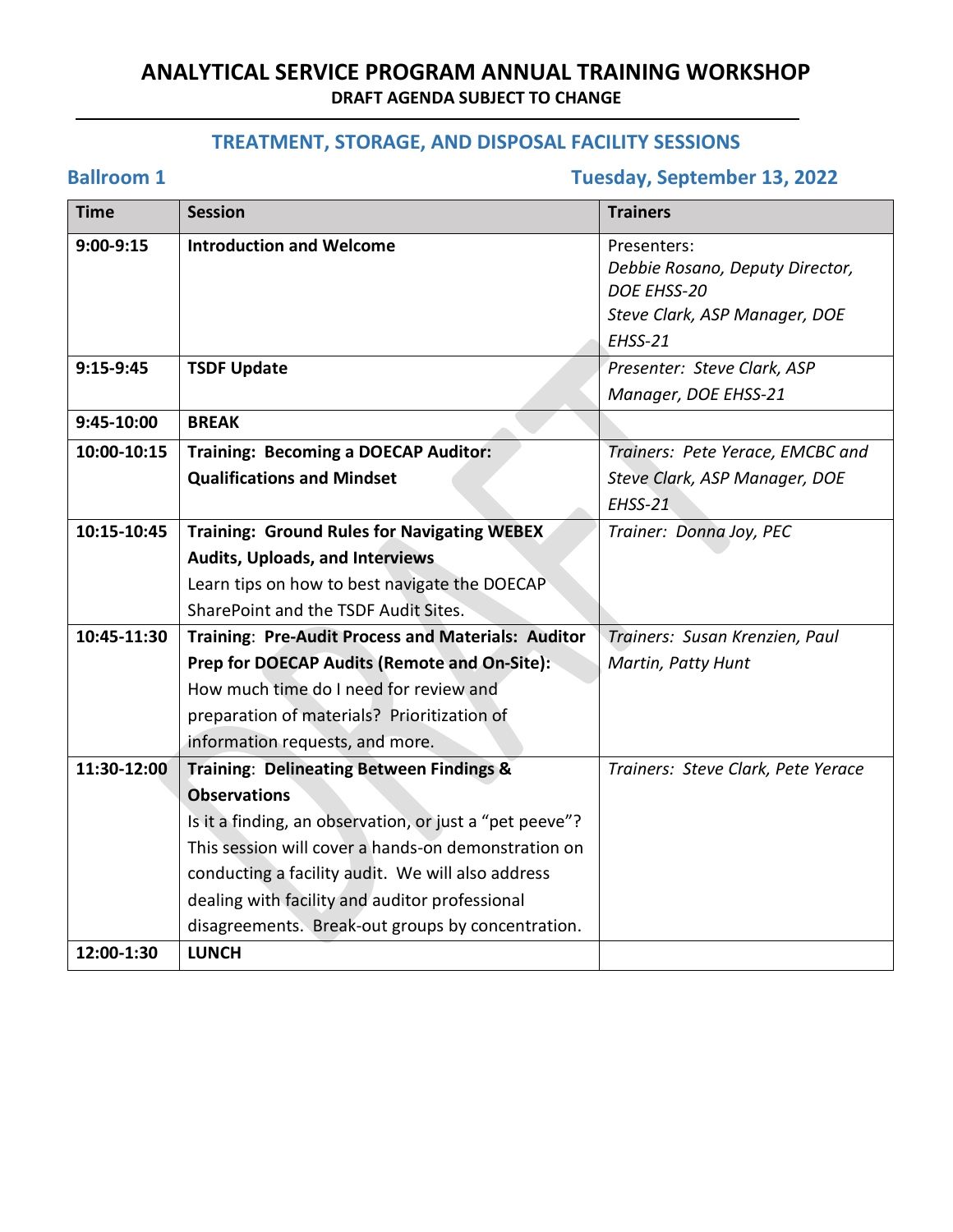## **TREATMENT, STORAGE, AND DISPOSAL FACILITY SESSIONS** *(continued)*

## **Ballroom 1 Tuesday, September 13, 2022**

| 1:30-2:30     | <b>Training Exercise 1: Audit Findings vs. Observations</b>                                                                                                                                                  | Trainers: Patty Hunt, Pete Yerace,                                                                                                                    |
|---------------|--------------------------------------------------------------------------------------------------------------------------------------------------------------------------------------------------------------|-------------------------------------------------------------------------------------------------------------------------------------------------------|
|               | (Continued from prior session)                                                                                                                                                                               | Steve Clark                                                                                                                                           |
| $2:30-3:00$   | <b>Training: Receiving a Site Audit</b><br>Panel members will discuss:<br>DOE Generated Waste Operational Focus<br>Lessons Learned from the Audited Site<br>Perspective<br>What's Good, Bad, and Challenging | Trainers:<br>Curtis Kirk, EnergySolutions Utah<br>Randy Self, Perma-Fix Florida<br>Jay Britten, WCS<br>Dave Garber, Alaron Nuclear<br><b>Services</b> |
| $3:00-3:15$   | <b>BREAK</b>                                                                                                                                                                                                 |                                                                                                                                                       |
| $3:15 - 3:45$ | <b>Training: Responding to Findings: Corrective</b>                                                                                                                                                          | Trainer: Pete Yerace, EMCBC                                                                                                                           |
|               | <b>Actions and Closing Previous Findings Discussion</b>                                                                                                                                                      |                                                                                                                                                       |
|               | and hands-on exercise on how to properly close-out                                                                                                                                                           |                                                                                                                                                       |
|               | a prior year finding.                                                                                                                                                                                        |                                                                                                                                                       |
| $3:45 - 4:00$ | <b>Training Exercise 2: Closing Findings</b>                                                                                                                                                                 | Trainer: Pete Yerace, EMCBC                                                                                                                           |
| 4:00-4:30     | <b>Open Discussion</b>                                                                                                                                                                                       |                                                                                                                                                       |
| 4:30          | <b>Adjourn</b>                                                                                                                                                                                               |                                                                                                                                                       |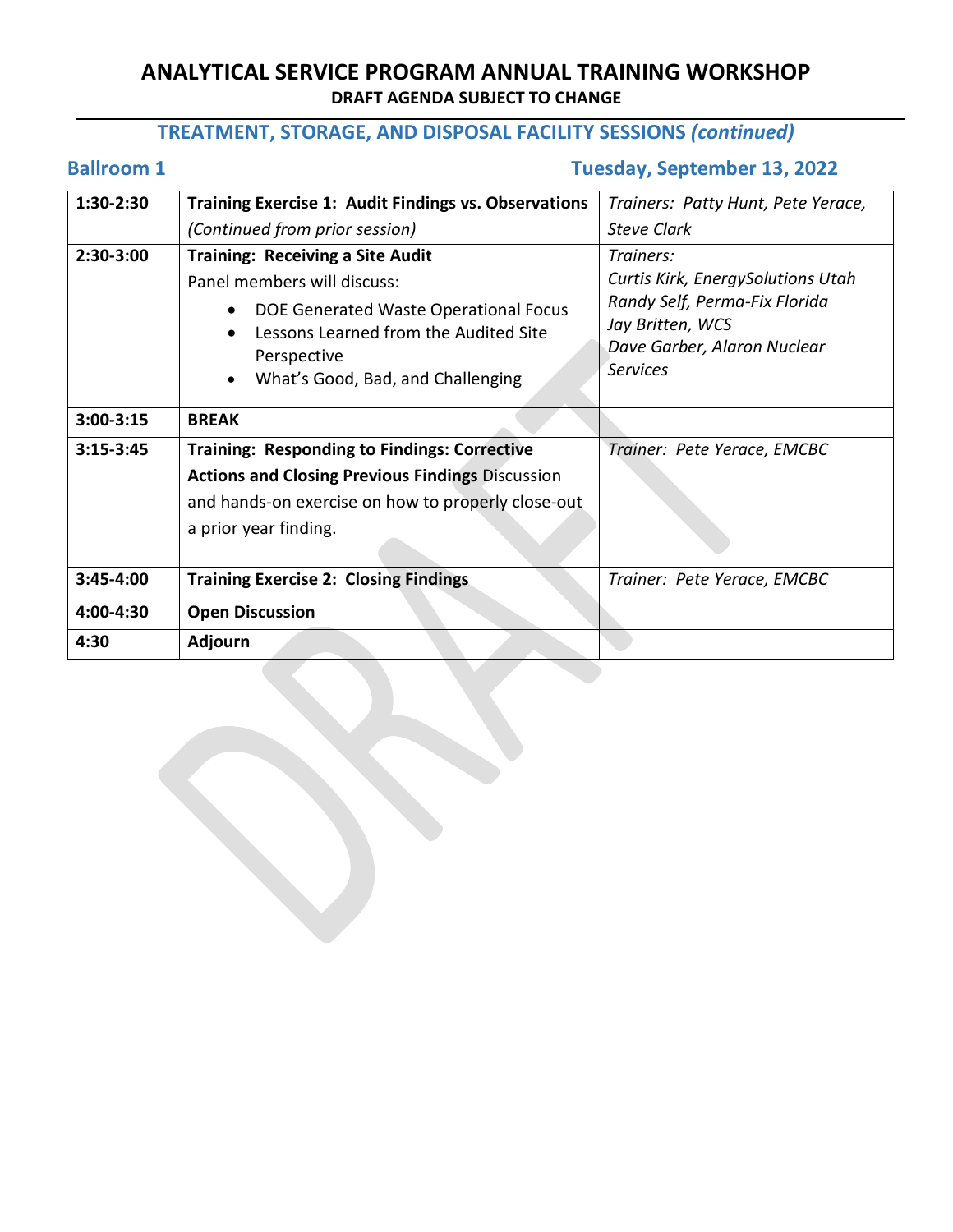### **LABORATORY SESSIONS**

## **Ballrooms 2 & 3 Tuesday, September 13, 2022**

| <b>Time</b>  | <b>Session</b>                                                                              | <b>Trainers</b>                                                                                                                                             |
|--------------|---------------------------------------------------------------------------------------------|-------------------------------------------------------------------------------------------------------------------------------------------------------------|
| 8:30-8:45    | <b>Introduction and Welcome</b>                                                             | Presenters:<br>Debbie Rosano, Deputy<br>Director, DOE EHSS-20<br>Steve Clark, ASP Manager, DOE<br>EHSS-21                                                   |
| 8:45-9:00    | Training: DOECAP-AP Role of the Observer                                                    | Trainer: Gene Kumamoto, PEC                                                                                                                                 |
| 9:00-9:45    | <b>Training: PT Program Management Options</b>                                              | Trainers: TBD, ERA<br>Larry Jassin, Eckert & Ziegler                                                                                                        |
| $9:45-10:15$ | <b>BREAK</b>                                                                                |                                                                                                                                                             |
| 10:15-11:45  | Training: PFAS Accredited Laboratories-Hurdles and<br>other Challenges                      | <b>Panel of Trainers:</b><br>Kim Johnson, Eurofins, Inc<br><b>Bob Pullano, GEL Laboratories</b><br>Mike McFadden, Pace (formerly<br><b>BC Laboratories)</b> |
| 11:45-1:30   | <b>LUNCH</b>                                                                                |                                                                                                                                                             |
| 1:30-2:00    | PFAS @ DOE                                                                                  | Trainer: Hannah Hidle, PEC                                                                                                                                  |
| $2:00-2:30$  | DOE Roadmap and the PFAS Assessment Report                                                  | Trainers: Debbie Rosano, &<br><b>Hannah Hidle</b>                                                                                                           |
| 2:30-3:00    | PFAS @ DoD: Learn what the Department of Defense is<br>doing to address PFAS at their sites | Trainers: Alyssa Wingard &<br>Janice Willey, DoD                                                                                                            |
| $3:00-3:15$  | <b>BREAK</b>                                                                                |                                                                                                                                                             |
| $3:15-4:30$  | Training: Method 1633                                                                       | Trainer: Janice Willey, Navy                                                                                                                                |
|              |                                                                                             |                                                                                                                                                             |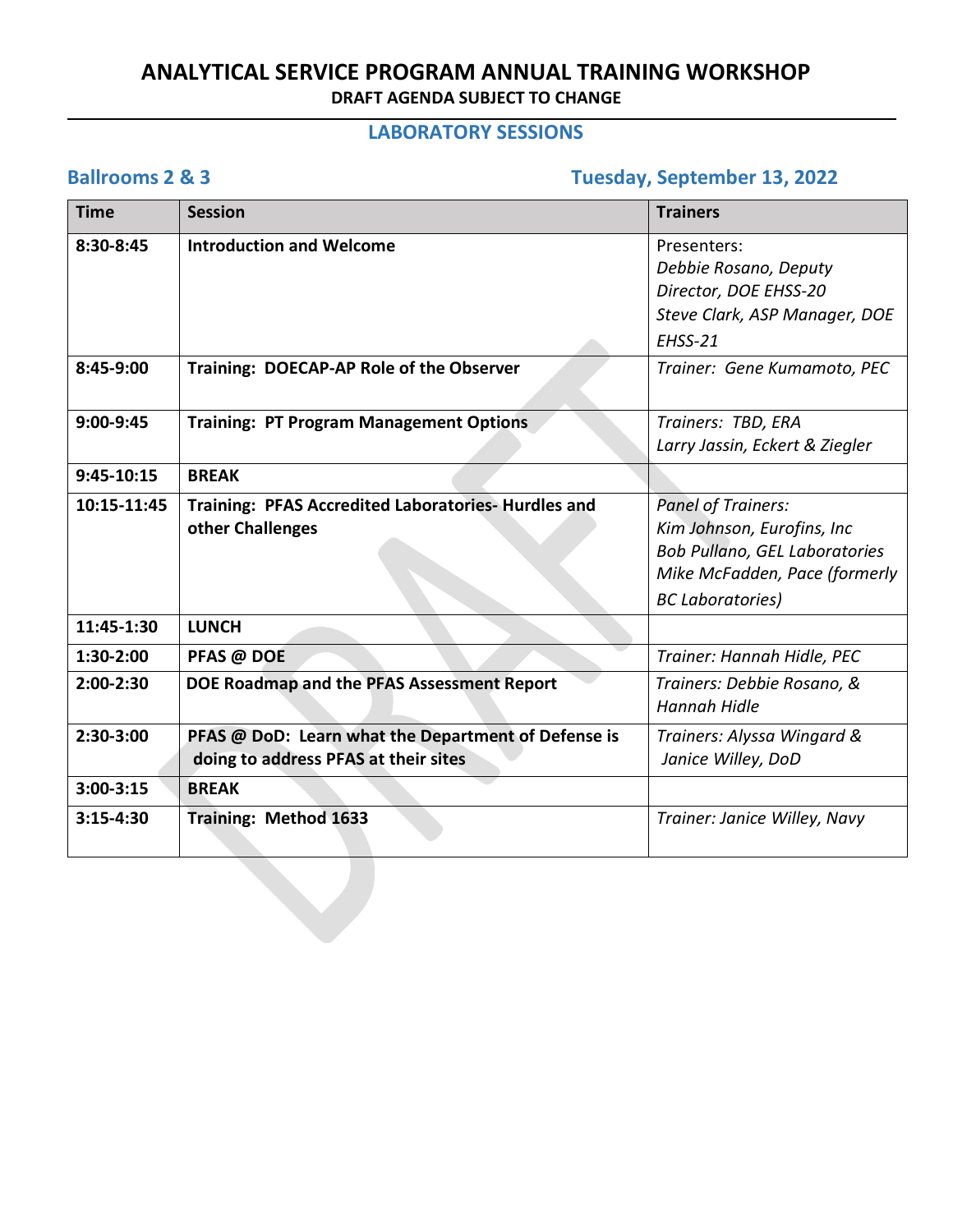### **GENERAL SESSIONS**

### **Ballrooms 2 & 3 Wednesday, September 14, 2022**

| <b>Time</b>  | <b>Session</b>                                                                                            | <b>Trainers</b>               |
|--------------|-----------------------------------------------------------------------------------------------------------|-------------------------------|
| 8:30-9:00    | <b>Training: ASP Program Updates and Changes</b>                                                          | Trainer: Steve Clark, ASP     |
|              | This session will include updates and changes to the ASP                                                  | Manager, DOE AU-21            |
|              | program, specific focus on the ever-morphing world of                                                     |                               |
|              | DOECAP audits and assessments.                                                                            |                               |
| $9:00-9:30$  | Training: Remote vs Onsite Assessments Lessons                                                            | Trainers: Gene Kumamoto,      |
|              | <b>Learned from Laboratory Assessors and TSDF Auditors</b>                                                | Susan Krenzien                |
|              | Two of our most frequently used and abused auditors will                                                  |                               |
|              | present on their personal lessons learned from the past 3                                                 |                               |
|              | years of COVID-19 impacts and getting back to the new                                                     |                               |
|              | "normal" on TSDF audits and laboratory assessments.                                                       |                               |
| 9:30-9:45    | Training: Radiation Safety as an Auditor/Observer                                                         | Trainer: Tom Carver, EHSS-22  |
|              | Auditing a commercial radioactive waste facility or                                                       |                               |
|              | observing a laboratory assessment anytime soon? This                                                      |                               |
|              | session will "expose" you to best practices in rad-lab                                                    |                               |
|              | safety.                                                                                                   |                               |
| $9:45-10:15$ | <b>BREAK</b>                                                                                              |                               |
| 10:15-10:30  | Training: How to Request Audit Reports and Why?                                                           | Trainer: Heather Garrett, PEC |
|              | Need a DOECAP report for your quality assurance program                                                   |                               |
|              | review or qualified supplier lists? Learn how to request                                                  |                               |
|              | the reports.                                                                                              |                               |
| 10:30-10:45  | <b>Training: DOE ASER DOECAP Requirements</b>                                                             | Trainer: Una Song, EHSS-21    |
|              | The Annual Site Environmental Reports include                                                             |                               |
|              | requirements for DOECAP data. These requirements and                                                      |                               |
| 10:45-11:15  | trends will be discussed during this session.                                                             |                               |
|              | <b>Training: Common Lab Findings and Trends</b><br>This session will discuss the past few years of common | Trainers: Gene Kumamoto, PEC  |
|              | laboratory assessment findings and trends.                                                                |                               |
|              |                                                                                                           |                               |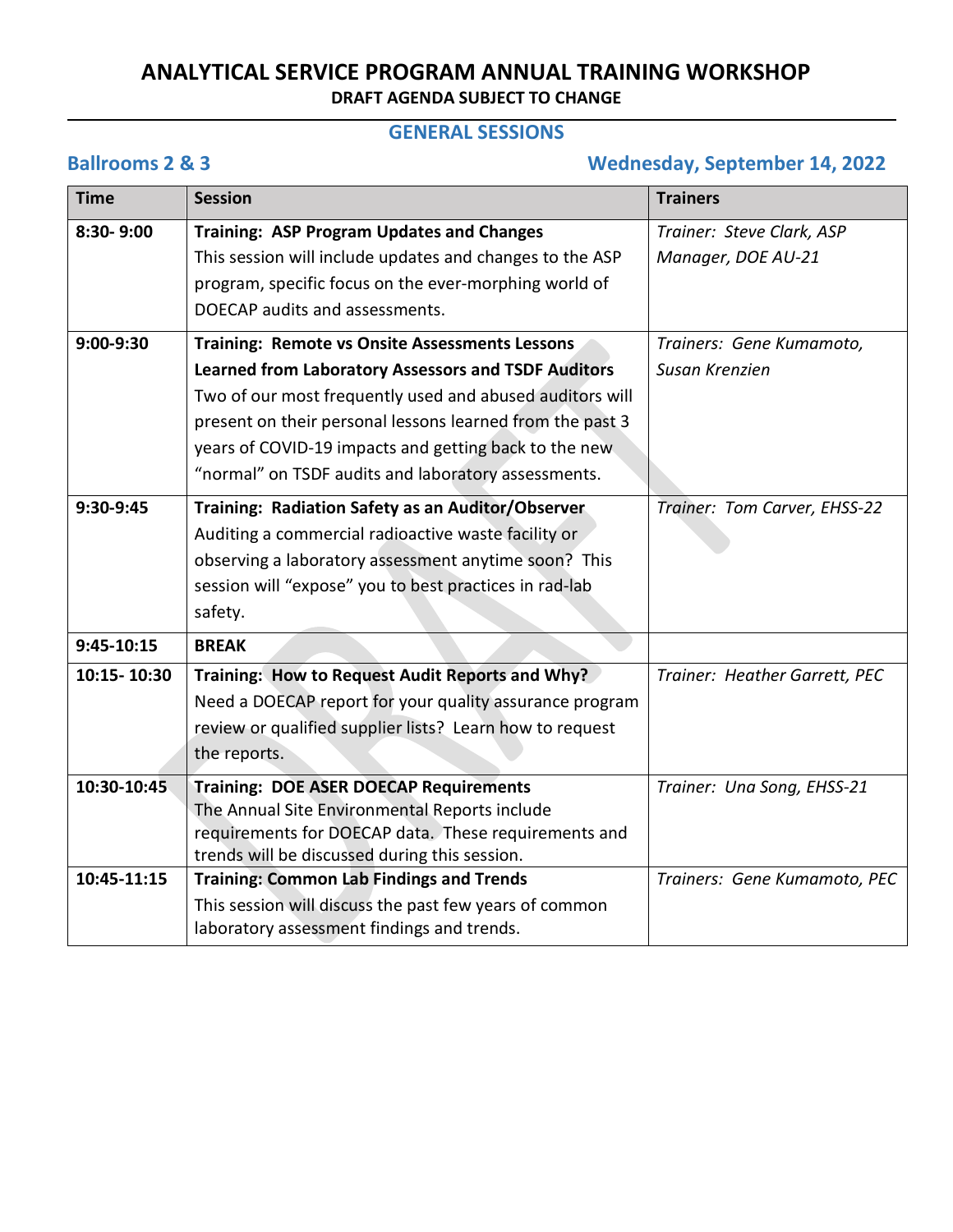## **GENERAL SESSIONS** *(continued)*

|  | <b>Ballrooms 2 &amp; 3</b> |  |  |  |
|--|----------------------------|--|--|--|
|--|----------------------------|--|--|--|

## **Ballrooms 2 & 3 Wednesday, September 14, 2022**

| 11:15-11:45   | <b>Training: Waste Characterization and Sampling</b>         | Trainer: Jon Richards, US EPA  |
|---------------|--------------------------------------------------------------|--------------------------------|
|               | This session will address upcoming/current EPA               | R4, SEMD                       |
|               | radiological rulemaking efforts. Discussions will include    |                                |
|               | waste facility audits to include findings and trends as they |                                |
|               | relate to low level/mixed low level radioactive waste; and   |                                |
|               | radioactive waste characterization techniques -              |                                |
|               | specifically, when is it required to perform an analysis,    |                                |
|               | what level of analysis, what is usually required, and why    |                                |
|               | it's a good idea generally to know what is in the shipment   |                                |
|               | you receive, ship, etc.                                      |                                |
| 11:45-1:15    | <b>LUNCH</b>                                                 |                                |
|               |                                                              |                                |
| $1:15 - 2:45$ | Training: History Lesson- History of Atomic Testing-         | Trainer: Joseph Kent, Director |
|               | Learn the detailed and some little-known facts               | of Education, National Atomic  |
|               | surrounding the history of atomic weapon development         | <b>Testing History Museum</b>  |
|               | and testing.                                                 |                                |
| 2:45          | <b>Adjourn</b>                                               |                                |
| $2:45-3:45$   | <b>Closed Meeting: ASP Round Table Federal Staff Only</b>    |                                |
| $3:45 - 4:45$ | <b>Closed Meeting: Accrediting Body Quarterly Meeting</b>    |                                |
| $3:00 - 7:00$ | <b>National Atomic Testing Museum (Directions Provided)-</b> |                                |
|               | The museum will be opening their doors for us until 7pm.-    |                                |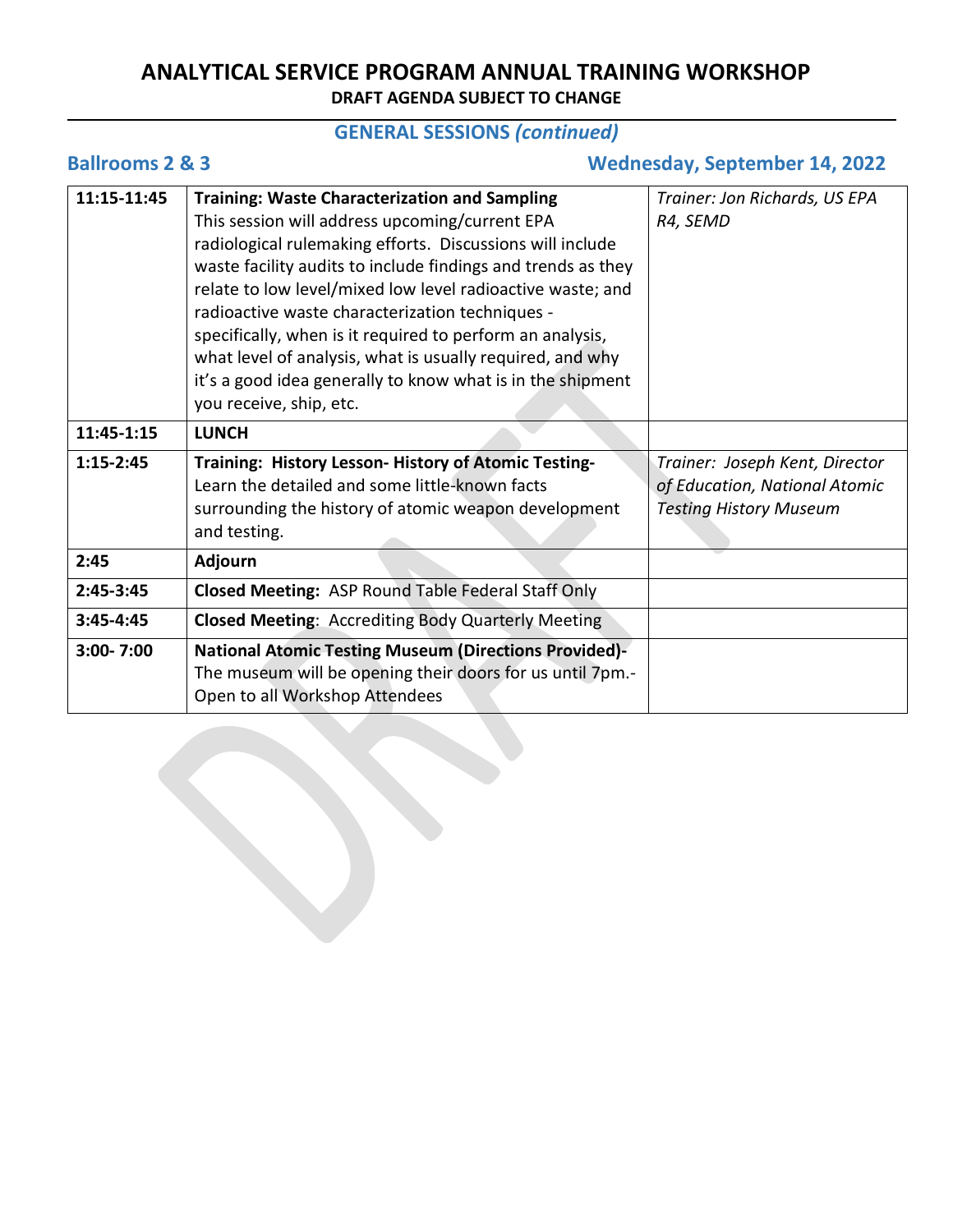### **LABORATORY SESSIONS**

# **Evergreen Ballroom A & B** Thursday, September 15, 2022

| <b>Time</b>   | <b>Session</b>                                                                                                                                                                                        | <b>Trainers</b>                                                                                                    |
|---------------|-------------------------------------------------------------------------------------------------------------------------------------------------------------------------------------------------------|--------------------------------------------------------------------------------------------------------------------|
| 8:30-9:30     | Training: Overview of Quality Systems Manual, Version<br>6.0 (Part 1)                                                                                                                                 | Trainer: John Gumpper,<br>ChemVal                                                                                  |
| 9:30-10:15    | <b>BRFAK</b>                                                                                                                                                                                          |                                                                                                                    |
| 10:15-11:15   | Training: Overview of Quality Systems Manual, Version<br>6.0 (Part 2)                                                                                                                                 | Trainer: John Gumpper,<br>ChemVal                                                                                  |
| 11:15-12:15   | <b>Training: Data Management</b>                                                                                                                                                                      | Trainers:<br>Suzan Hughes, Principal<br>Scientist, Synectics &<br>Dr. Dave Rich, Geotech<br>Computer Systems, Inc. |
| 12:15-1:30    | <b>LUNCH</b>                                                                                                                                                                                          |                                                                                                                    |
| $1:30 - 2:00$ | Training: DoD Data Validation Guidelines - Learn what<br>DoD has established for data validation guidelines and how<br>it is improving their review and defensibility of laboratory<br>data received. | Trainer: Melinda McClellan, US<br>Army Corps of Engineers                                                          |
| $2:00-3:00$   | <b>Data Validation Round-Table Discussion</b>                                                                                                                                                         | Facilitator: Debbie Rosano,<br>EHSS-20                                                                             |
| $3:00-3:30$   | <b>BREAK</b>                                                                                                                                                                                          |                                                                                                                    |
| 3:30-4:30     | <b>Continuation of Round-Table Discussion</b>                                                                                                                                                         |                                                                                                                    |
| 4:30          | <b>Adjourn</b>                                                                                                                                                                                        |                                                                                                                    |